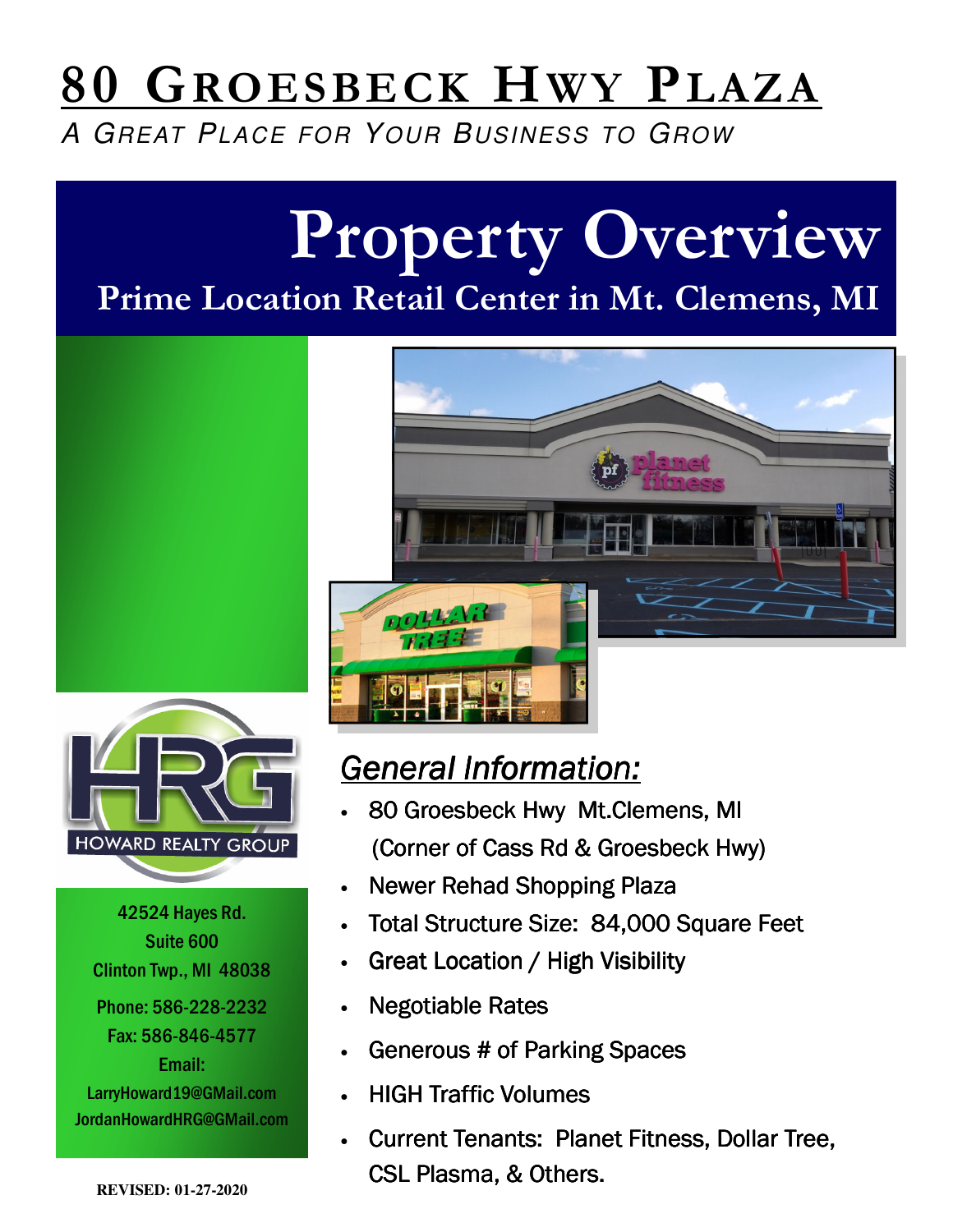### 80 GROESBECK HWY PLAZA

A GREAT PLACE FOR YOUR BUSINESS TO GROW

# LEASE PLAN-OVERVIEW